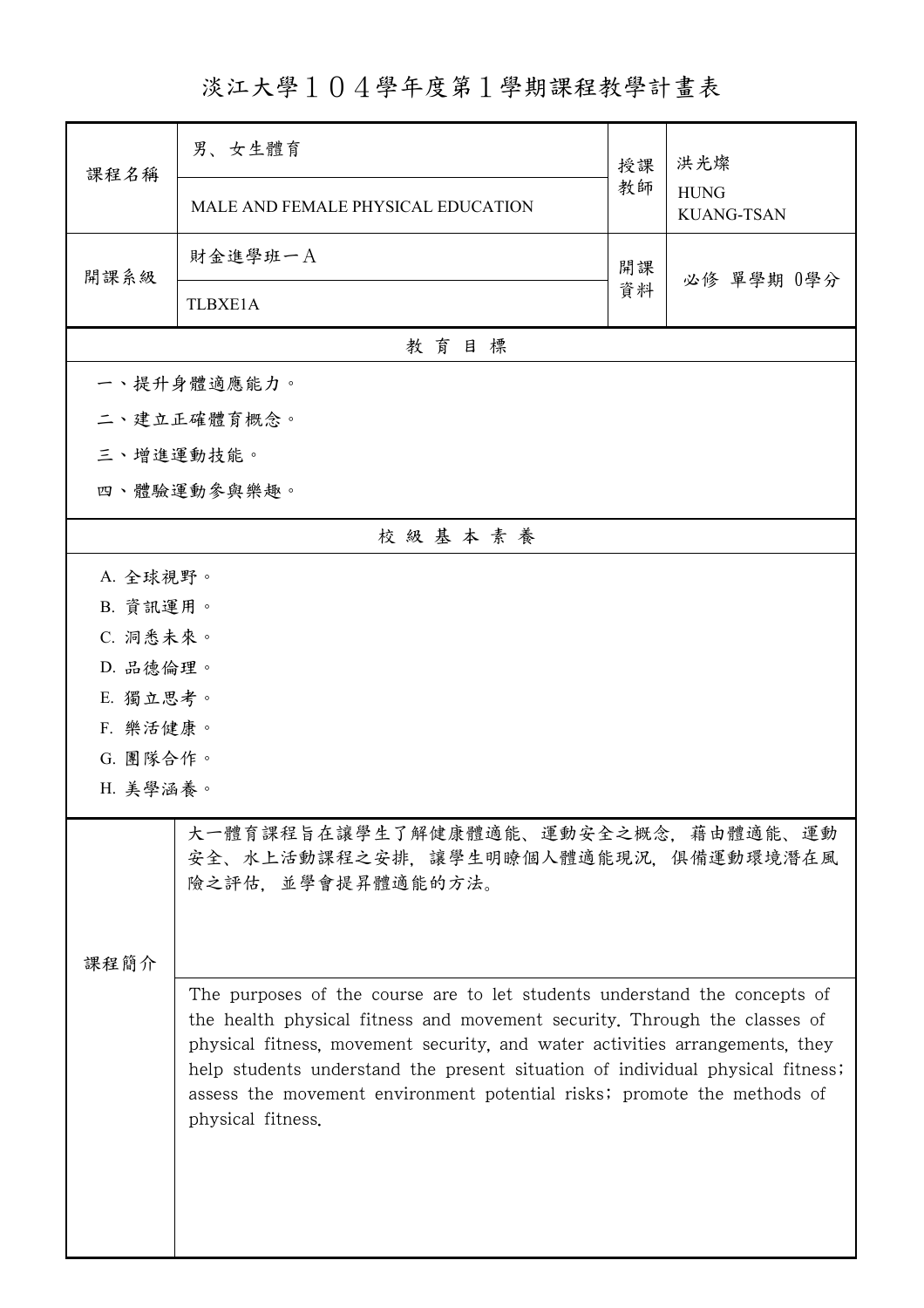本課程教學目標與目標層級、校級基本素養相關性 一、目標層級(選填): (一)「認知」(Cognitive 簡稱C)領域:C1 記憶、C2 瞭解、C3 應用、C4 分析、 C5 評鑑、C6 創造

- (二)「技能」(Psychomotor 簡稱P)領域:P1 模仿、P2 機械反應、P3 獨立操作、 P4 聯結操作、P5 自動化、P6 創作
- (三)「情意」(Affective 簡稱A)領域:A1 接受、A2 反應、A3 重視、A4 組織、 A5 內化、A6 實踐
- 二、教學目標與「目標層級」、「校級基本素養」之相關性:
	- (一)請先將課程教學目標分別對應前述之「認知」、「技能」與「情意」的各目標層級, 惟單項教學目標僅能對應C、P、A其中一項。
	- (二)若對應「目標層級」有1~6之多項時,僅填列最高層級即可(例如:認知「目標層級」 對應為C3、C5、C6項時,只需填列C6即可,技能與情意目標層級亦同)。
	- (三)再依據所訂各項教學目標分別對應其「校級基本素養」。單項教學目標若對應 「校級基本素養」有多項時,則可填列多項「校級基本素養」。

| (例如:「校級基本素養」可對應A、AD、BEF時,則均填列。) |  |  |  |
|---------------------------------|--|--|--|
|---------------------------------|--|--|--|

| 序            | 教學目標(中文)                              | 教學目標(英文)                                                                                                       | 相關性            |            |
|--------------|---------------------------------------|----------------------------------------------------------------------------------------------------------------|----------------|------------|
| 號            |                                       |                                                                                                                | 目標層級           | 校級基本素養     |
| $\mathbf{1}$ | 1.認識學校運動環境、設施,<br>並注<br>意從事該運動之潛在風險   | 1. Understanding the sports<br>environment and facility, and<br>aware of the potential risk in<br>environment. | C <sub>2</sub> | <b>DFG</b> |
|              | 2 2.提升身體適能、並促進身心健<br>康。               | 2. Promote physical function<br>and promote the physical and<br>mental health.                                 | C <sub>3</sub> | <b>DFG</b> |
|              | 3 3.提升個人游泳運動技能。                       | 3. Promote personal swimming<br>skills.                                                                        | P <sub>3</sub> | <b>DFG</b> |
|              | 4 4.享受從事水上運動的樂趣, 養成<br>終身運動習慣。        | 4. Enjoy aquatics sports and<br>develop lifelong habits                                                        | P <sub>3</sub> | <b>DFG</b> |
|              | 5 5.認知危險水域. 明瞭水域活動意<br>外防護之處理         | 5. Aware of the risk in water<br>sports, and understand to<br>apply the accidents of<br>aquatics sports.       | C <sub>3</sub> | <b>DFG</b> |
|              | 6 6.透過體育運動、增進學生人際互<br>動。              | 6. To interact with people by<br>physical activity.                                                            | A <sub>5</sub> | <b>DFG</b> |
|              | 教學目標之教學方法與評量方法                        |                                                                                                                |                |            |
| 序<br>號       | 教學目標                                  | 教學方法                                                                                                           |                | 評量方法       |
|              | 1 1.認識學校運動環境、設施.<br>並注<br>意從事該運動之潛在風險 | 講述、模擬、實作                                                                                                       |                | 實作、上課表現    |
|              | 2 2.提升身體適能、並促進身心健<br>康。               | 講述、實作                                                                                                          | 實作、上課表現        |            |
|              | 3 3.提升個人游泳運動技能。                       | 講述、實作                                                                                                          |                | 實作、上課表現    |
|              | 4 4.享受從事水上運動的樂趣,養成<br>終身運動習慣。         | 講述、實作                                                                                                          | 實作、上課表現        |            |
|              | 5 5.認知危險水域,<br>明瞭水域活動意<br>外防護之處理      | 講述、實作                                                                                                          |                | 實作、上課表現    |
| 6            | 6.透過體育運動, 增進學生人際互<br>動。               | 講述、實作                                                                                                          | 實作、上課表現        |            |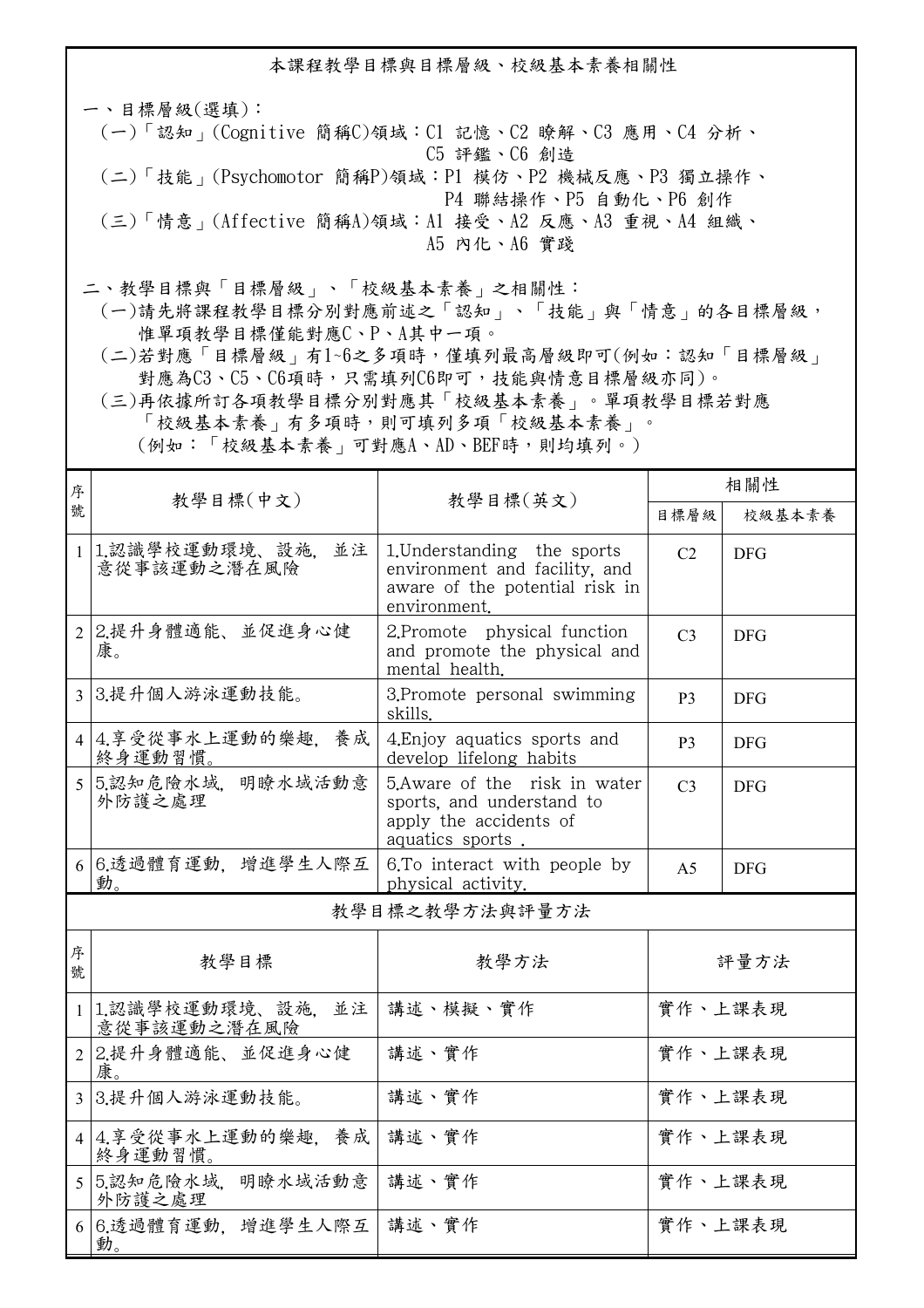|                | 授課進度表                                                                                                              |                                                            |        |  |
|----------------|--------------------------------------------------------------------------------------------------------------------|------------------------------------------------------------|--------|--|
| 週<br>次         | 日期起訖                                                                                                               | 内 容 (Subject/Topics)                                       | 備註     |  |
| -1             | $104/09/14$ ~<br>104/09/20                                                                                         | 校內運動環境、設施之介紹;校內體育活動現況之了<br>解;體育課程修選注意事項; 水上活動安全概念與風<br>險評估 |        |  |
| $\overline{2}$ | $104/09/21$ ~<br>104/09/27                                                                                         | 基本游泳能力檢測<br>1.                                             |        |  |
| 3              | $104/09/28$ ~<br>104/10/04                                                                                         | 岸上救生概念與技能 (一)<br>1.                                        |        |  |
| 4              | $104/10/05$ ~<br>104/10/11                                                                                         | 水中自救(仰漂、水母漂、韻律呼吸與臨時浮<br>Ī.<br>具之製作) 概念與技術                  |        |  |
| 5              | $104/10/12$ ~<br>104/10/18                                                                                         | 游泳技能教學 (一)<br>1.                                           |        |  |
| 6              | $104/10/19$ ~<br>104/10/25                                                                                         | 游泳技能教學 (二)<br>1.                                           |        |  |
| 7              | $104/10/26$ ~<br>104/11/01                                                                                         | 游泳技能教學 (三)<br>1.                                           |        |  |
| 8              | $104/11/02$ ~<br>104/11/08                                                                                         | 測驗                                                         | 體適能檢測。 |  |
| 9              | $104/11/09$ ~<br>104/11/15                                                                                         | 測驗                                                         | 體適能檢測。 |  |
| 10             | $104/11/16 \sim$<br>104/11/22                                                                                      | 期中考試週                                                      |        |  |
| 11             | $104/11/23$ ~<br>104/11/29                                                                                         | 健康體適能概念與內涵之介紹<br>1.                                        |        |  |
| 12             | $104/11/30$ ~<br>104/12/06                                                                                         | 柔軟度認知與強化 (一)<br>1.                                         |        |  |
| 13             | $104/12/07$ ~<br>104/12/13                                                                                         | 柔軟度認知與強化 (二)<br>1                                          |        |  |
| 14             | $104/12/14$ ~<br>104/12/20                                                                                         | 肌力、肌耐力認知與強化<br>1.                                          |        |  |
| 15             | $104/12/21$ ~<br>104/12/27                                                                                         | 心肺耐力認知與強化<br>1.                                            | 體適能檢測。 |  |
| 16             | $104/12/28$ ~<br>105/01/03                                                                                         | 測驗                                                         | 體適能檢測。 |  |
| 17             | $105/01/04$ ~<br>105/01/10                                                                                         | 測驗                                                         |        |  |
| 18             | $105/01/11$ ~<br>105/01/17                                                                                         | 期末考試週                                                      |        |  |
|                | 1.需穿著運動服裝及球鞋。游泳教學時需著泳裝、戴泳帽及蛙鏡<br>修課應<br>2.請假請依學校規定辦理:<br>(1)曠課6節者, 予以扣考。<br>注意事項<br>(2)缺課總時數達該科授課時數三分之一時,學期成績以零分計算 |                                                            |        |  |
|                | 其它(羽球拍、羽球、排球、蛙鞋)<br>教學設備                                                                                           |                                                            |        |  |
|                | 教材課本                                                                                                               |                                                            |        |  |
|                |                                                                                                                    |                                                            |        |  |